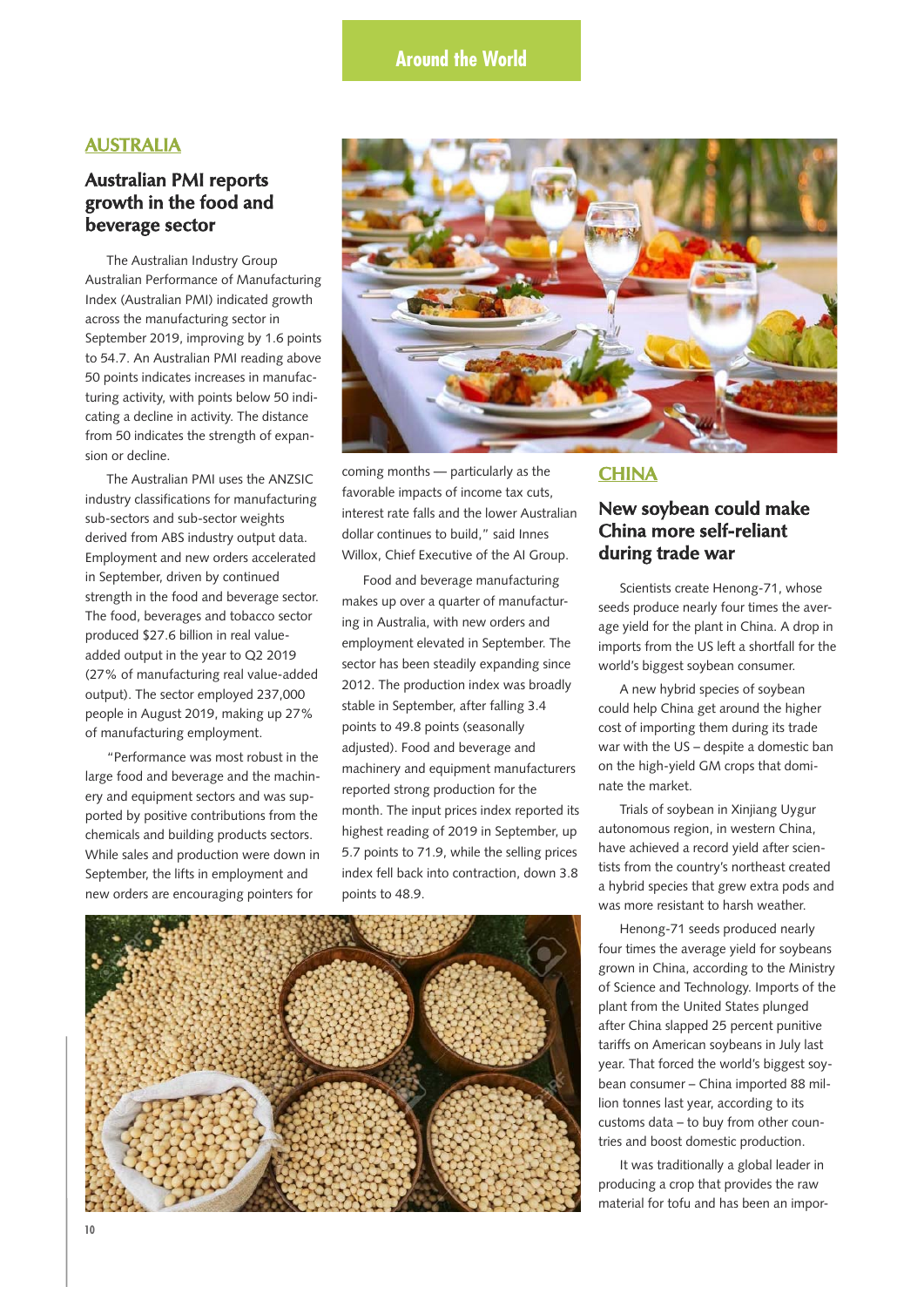# **Around the World**

tant source of protein for Chinese people since the earliest archaeological records, in 1100BC.

But more than 80 percent of soybean plantations worldwide now use genetically modified (GM) species that have been modified with a foreign gene to provide herbicide resistance. Planting GM crops is illegal in China, so researchers from the Northeast Institute of Geography and Agro-ecology in Changchun had to find alternative ways to increase yields and reduce costs.

#### **EUROPEAN UNION**

## **EU leading in global agri-food trade**

In a recently published report, the EU confirms for yet another year its position as the largest global exporter of agri-food products, with EU exports reaching 138 billion euros in 2018.

Agriculture products represent a solid share of 7% of the value of EU total goods exported in 2018, ranking fourth after machinery, other manufactured goods and chemicals. Agriculture and the food-related industries and services together provide almost 44 million jobs in the EU. The food production and processing chain account for 7.5% of employment and 3.7% of total value added in the EU.

Phil Hogan, Commissioner for Agriculture and Rural Development said: "The increasingly market-oriented Common Agricultural Policy has made a

decisive contribution to the EU's success in agricultural trade. The EU's reputation for having safe, sustainably produced, nutritious and quality products is a winning formula in the global marketplace. The Commission is here to assist producers in taking full advantage of opportunities around the globe, while always making sure that our more sensitive sectors are provided with sufficient safeguards."

The top five destinations for EU's agrifood products continue to be the United States, China, Switzerland, Japan, and Russia, accounting for 40% of EU exports. In addition to negotiating trade agreements that provide further opportunities for EU farmers, the European Commission helps EU exporters to enter new markets and benefit from business possibilities through promotion activities, including high-level missions led by Commissioner Hogan. In 2018 and 2019, Commissioner Hogan accompanied by EU producers traveled to China, Japan, and the United Arab Emirates.

Regarding imports, the report concludes that the EU became the second biggest importer of agri-food products with 116 billion euros worth of imports. This brings the EU trade balance for this sector to a positive net of 22 billion euros.

The EU mainly sources three types of products: products that are not, or only to a small extent, produced in the EU such as tropical fruit, coffee and fresh or dried fruits (representing 23.4% of imports in 2018); products that are destined for



animal feed (including oilcake and soybeans – together 10.8% of imports); and products used as ingredients in further processing (such as palm oil).

Imports from the U.S. were the fastest growing in 2018, with an increase of 10%, which makes this country the EU's top supplier of agri-food products. The full report also includes an overview of the trade performance of the EU's key partners (United States, China, Brazil, Japan, Russia) and their trade flows with the EU, as well as a chapter on trade and cooperation with Least Developed Countries (LDCs).

#### **FRANCE**

## **France's path towards sustainable farming eroded by increased droughts**

This year's intense drought in France has already led to the elimination of fallow fields. It has also created tensions that are not so favorable to the negotiations over the EU's new Common Agricultural Policy.

According to France's main agricultural trade union, FNSEA, 14,000 farms out of 440,000 have filed compensation claims, following the extreme heat and lack of rain that ravaged France during the spring and summer.

These periods of extreme heat and rain have created severe problems for a sector that is already fragile. Crop loss leads to a loss of revenue, especially for the summer crops, such as maize, sugar beet, potatoes, and pastures, which have been hit the hardest. Winter crops, such as wheat, barley, and rapeseed, are doing quite well in terms of volumes, but international market prices are relatively low.

For affected crops, compensation only works for farmers who are insured, and few farmers can fully insure their crops. According to the French Insurance Federation, the annual cost of drought periods is continuously increasing, reaching up to  $\epsilon$ 700-900 million a year, depending on the year.

For 2019, FNSEA estimated agricultural losses to amount to  $\epsilon$ 80 million. The problem is mainly that these losses will

*September - October 2019* **11**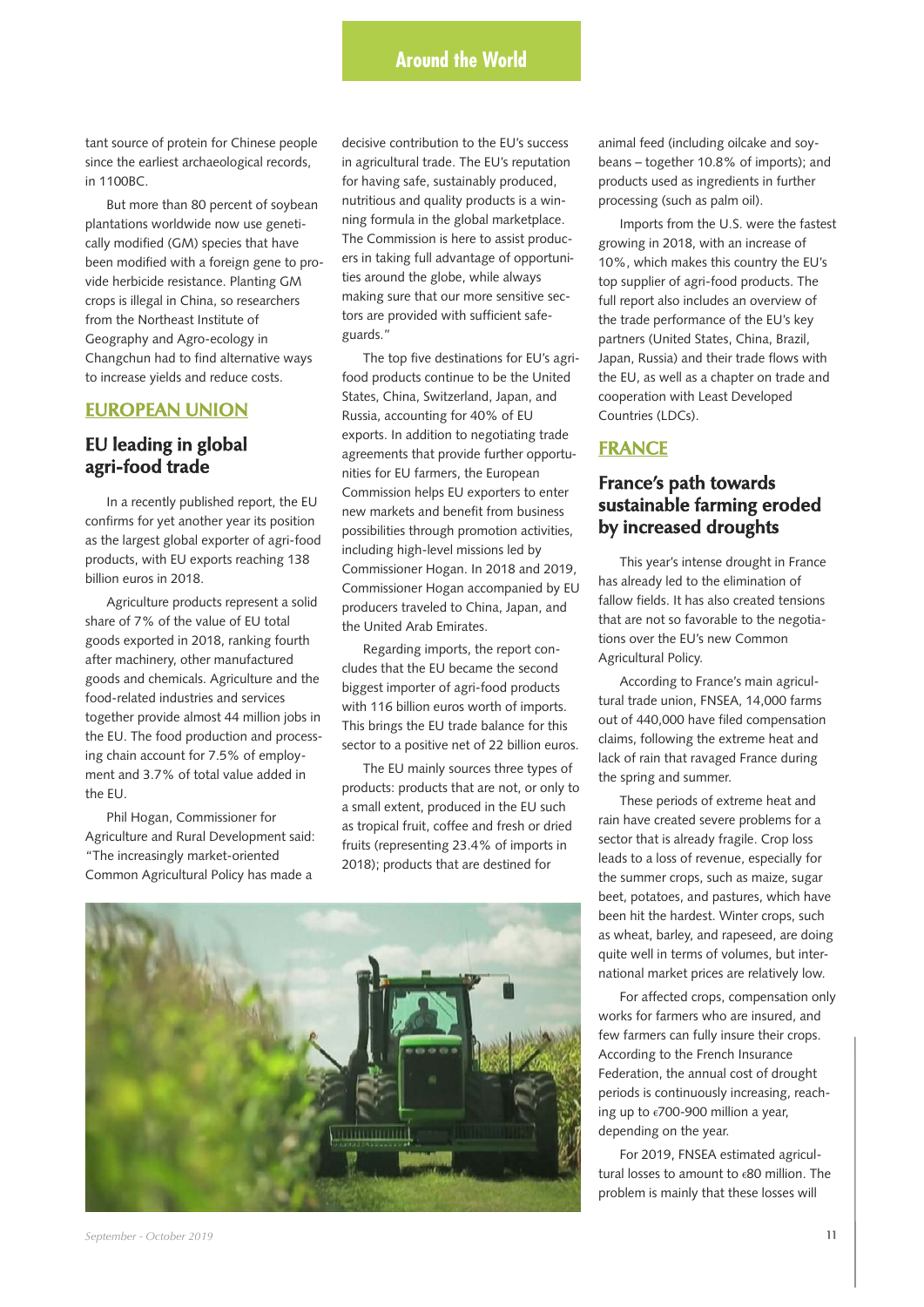affect some parts of the country, such as the Massif Central and the North-East more than others.

In response to this situation, the French agricultural ministry has decided to advance the payment of CAP subsidies to October, exempt farmers from property tax on undeveloped properties and delay the payment of contributions to the country's primary social cover system for farmers, the Mutualité Sociale Agricole (MSA).

Faced with droughts, which are known to be facilitated by climate change, the French government has also authorized the suspension of a measure to combat climate change. That is quite a paradoxical move.

As part of the CAP's 'greening' measures, farmers leave 15% of their land to rest each year, so that they can be used as fallow fields. This allows for the better absorption of water and CO2. It also will enable soils to capture water and CO2 better, thus limiting carbon emissions from the agricultural sector. However, this summer, the agricultural ministry authorized 33, then 60 of France's 95 departments to mow down the fallow fields for the land to be used as fodder.

#### **GERMANY**

## **Germany plans to introduce Nutriscore, a milestone in nutrition policy**

Germany's food minister Julia Klöckner has backed the controversial NutriScore system as Germany plans to establish a national voluntary food labeling scheme in the coming year.

After a long, often toxic debate in Germany about clearer labeling of sugar, fat and salt contents in food, Klöckner has announced that the Nutriscore model should be used to display the nutritional value of food. "Consumers expect above all a summary rating that gives quick orientation," she said.

Making the statement in Berlin, she called the move a 'milestone in nutrition policy'. "As an extended nutritional label for Germany, I want to introduce the NutriScore, so I make a valid decision in a



debate that has been going on for over a decade in a very emotional - sometimes polarizing – atmosphere," she said.

In Germany, some food companies have already voluntarily committed to Nutriscore labeling - including Danone, on its 'fruit dwarfs' product. Bofrost and Iglo also use the model in their online shops and websites.

"The desire of consumers for more security and transparency in the purchase of food is great," said Klöckner. "For many, it has so far been difficult to do much right with healthy nutrition and to feel secure when making a quick purchase decision. Especially at a time when more and more finished products are being used, some of which contain too much sugar, salt or fats. This has health, but also economic consequences that I do not want to accept."

Nutriscore classifies foods and beverages according to their nutritional profile by using a color-coded system with a scale ranging from A (healthier choices) to E (less healthy choices). Critics complain the system discriminates against 'healthy' foods with a high-saturated content such as fish and olive oil.

According to Klöckner, the model itself will not solve the overweight problem, but it can make 'a healthy choice the easy choice'.

"Nutriscore meets many of the requirements that formulate the consumer to an additional nutritional label," she said. "It is at first glance detectable, easy to understand and uses the catchy, already learned color world of a traffic light. The Nutriscore does not allow any

conclusions about the composition of the nutritional values. Above all, consumers expect a summary rating that provides quick orientation. Further information can be found in the nutritional table and the list of ingredients."

#### **INDONESIA**

## **Indonesia joins Malaysia in banning 'palm oil-free' products from stores to protect industry**

Indonesia and Malaysia together account for about 85 percent of global palm oil supply but are under pressure after the EU moved to phase out palm oil use. The country says it has a duty to protect the palm oil industry and will educate people through an awareness campaign.

Indonesia, the world's top palm oil producer, and consumers are joining Malaysia in removing anti-palm oil products from grocery store shelves. Local and imported food items labeled "palm oilfree" or "no palm oil" that is found at some high-end stores will be removed, Penny K. Lukito, head of the National Agency of Drug and Food Control, said recently in an interview.

Indonesia and Malaysia, which together make up about 85 percent of global palm oil supply, are upping their fight against what they say are discriminatory actions by some developed countries. They have threatened to retaliate in a potential trade war with the EU after the bloc decided to place stricter limits on the tropical oil's use in biofuels on concerns over deforestation.